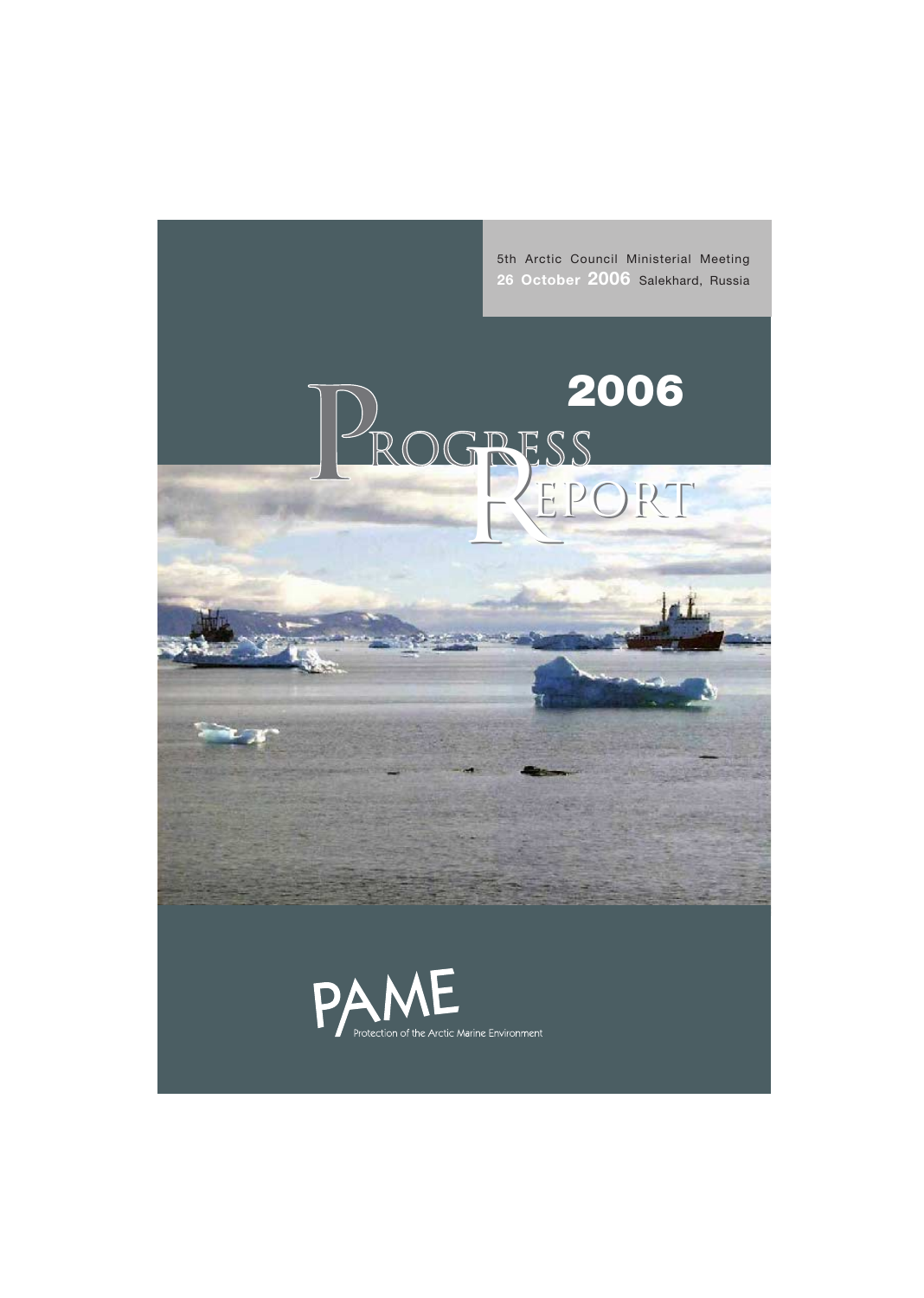

# **PROTECTION OF THE ARCTIC MARINE ENVIRONMENT PAME WORKING GROUP**

**PROGRESS REPORT 2004-2006**

**5th Arctic Council Ministerial Meeting Salekhard, Russia October 24-26, 2006**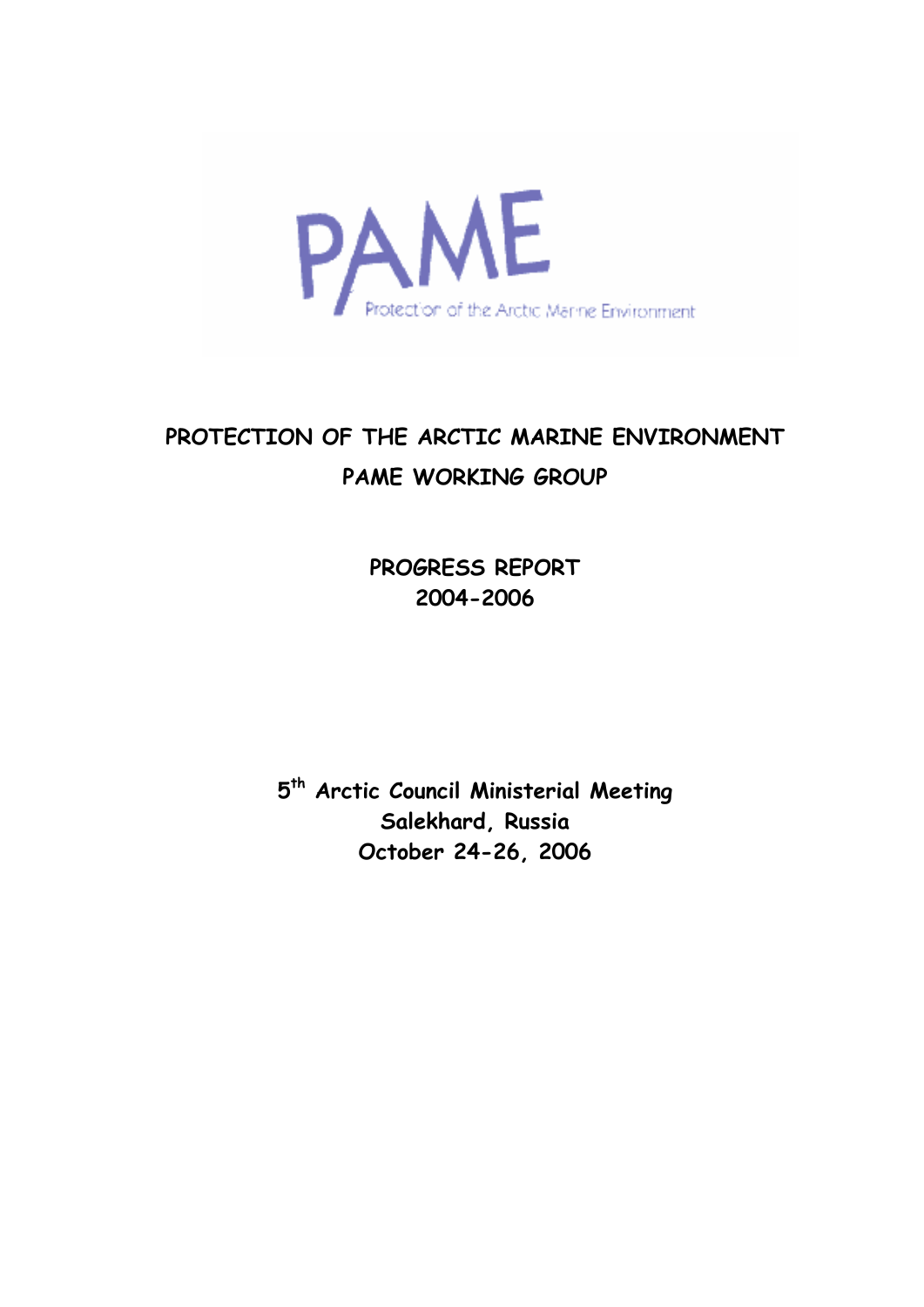#### **TABLE OF CONTENT**

| 1.           |                                                                                                                                                                                                                                                                                                                                                                                |  |
|--------------|--------------------------------------------------------------------------------------------------------------------------------------------------------------------------------------------------------------------------------------------------------------------------------------------------------------------------------------------------------------------------------|--|
| 2.           | <b>DIRECTION FROM REYKJAVIK MINISTERIAL DECLARATION 1</b>                                                                                                                                                                                                                                                                                                                      |  |
| 3.           |                                                                                                                                                                                                                                                                                                                                                                                |  |
|              | ARCTIC MARINE STRATEGIC PLAN - IMPLEMENTATION AND COMMUNICATIONS PLAN: 1<br>REGIONAL PROGRAMME OF ACTION FOR THE PROTECTION OF THE ARCTIC MARINE<br>THE RUSSIAN NATIONAL PROGRAMME OF ACTION FOR THE PROTECTION OF THE<br>MARINE ENVIRONMENT FROM ANTHROPOGENIC POLLUTION IN THE ARCTIC REGION OF<br>COLLABORATION WITH GROUPS AND ORGANIZATIONS WITHIN AND OUTSIDE THE ARCTIC |  |
|              |                                                                                                                                                                                                                                                                                                                                                                                |  |
| $\mathbf{4}$ |                                                                                                                                                                                                                                                                                                                                                                                |  |
|              | ARCTIC MARINE STRATEGIC PLAN - IMPLEMENTATION AND COMMUNICATIONS PLAN. 6                                                                                                                                                                                                                                                                                                       |  |
| 5.           | LIST OF DELIVERABLES TO THE 5TH MINISTERIAL MEETING  7                                                                                                                                                                                                                                                                                                                         |  |
| 6.           |                                                                                                                                                                                                                                                                                                                                                                                |  |
|              |                                                                                                                                                                                                                                                                                                                                                                                |  |
|              |                                                                                                                                                                                                                                                                                                                                                                                |  |
|              |                                                                                                                                                                                                                                                                                                                                                                                |  |
|              |                                                                                                                                                                                                                                                                                                                                                                                |  |
|              |                                                                                                                                                                                                                                                                                                                                                                                |  |
| 7.           |                                                                                                                                                                                                                                                                                                                                                                                |  |
|              |                                                                                                                                                                                                                                                                                                                                                                                |  |
|              |                                                                                                                                                                                                                                                                                                                                                                                |  |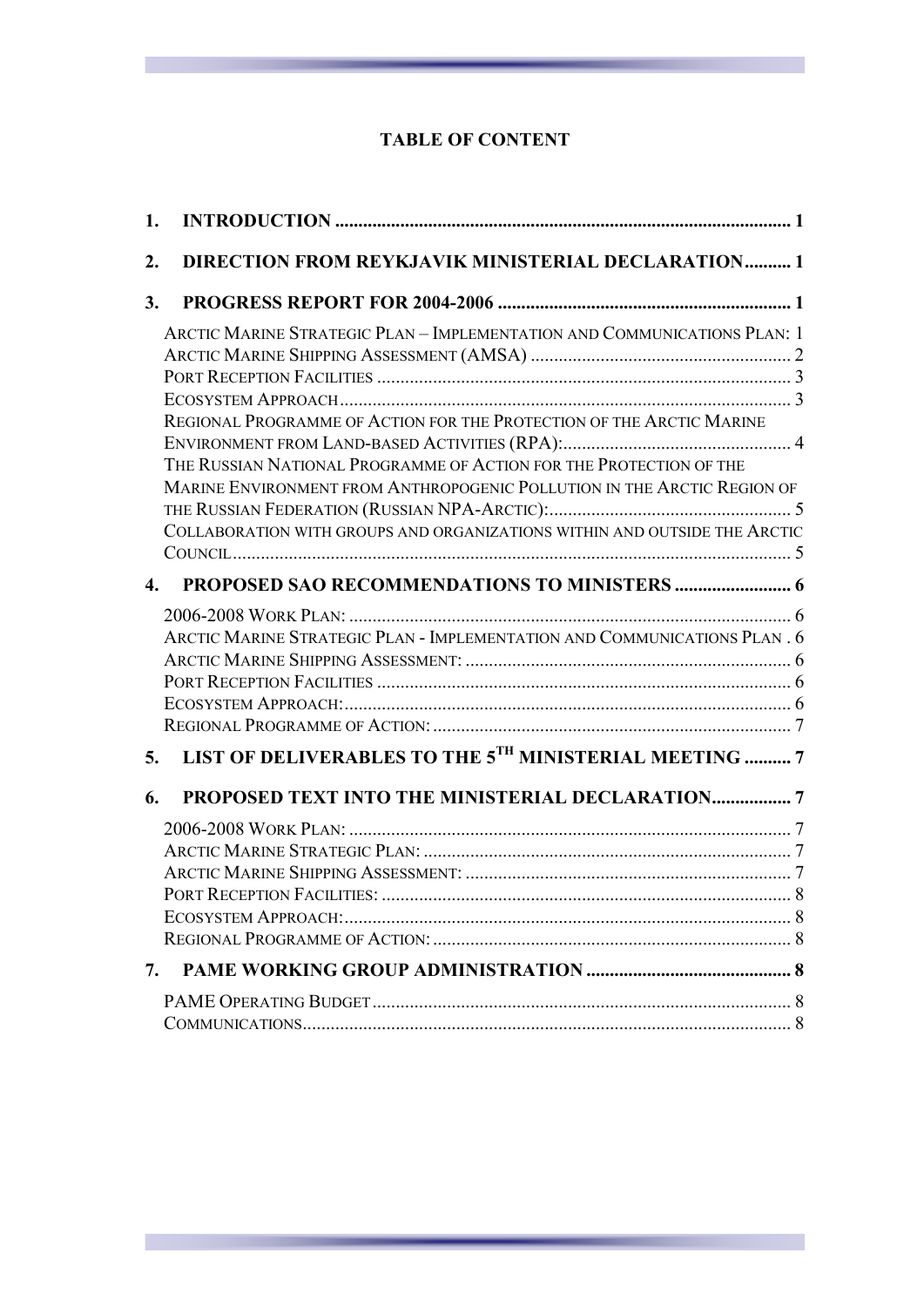# **1. Introduction**

The PAME Working Group addresses policy and non-emergency response measures related to the protection of the Arctic marine environment from land and sea-based activities. These measures include coordinated actions, programmes and guidelines, complementing existing international arrangements.

### **2. Direction from Reykjavik Ministerial Declaration**

The 2004 Arctic Council Ministerial Meeting in Reykjavik, Iceland endorsed PAME's future activities as follows:

- **Endorse** the Arctic Marine Strategic Plan (AMSP) and encourage its implementation through the working groups and other mechanisms and in cooperation with regional and global bodies,
- **Endorse** with appreciation the Arctic Waters Oil Transfer Guidelines and **encourage** Member States and others to disseminate them widely,
- **Request** PAME to conduct a comprehensive Arctic marine shipping assessment as outlined in the AMSP under the guidance of Canada, Finland and the United States as lead countries and in collaboration with the EPPR working group and other working groups of the Arctic Council and Permanent Participants as relevant,
- **Note** that an ecosystem-based management approach underlies the AMSP and **call upon** Member States, Arctic Council working groups and relevant regional and international bodies to further the application of this approach to the Arctic marine environment,
- **Encourage** PAME, through Norway as lead-country, to assess and evaluate existing measures for port reception facilities for ship-generated waste and cargo residues and develop harmonized guidelines for consideration by States,
- **Support** the continued implementation of the Regional Programme of Action for the Protection of the Arctic Marine Environment from Land-based Activities (RPA) and **note** the ongoing efforts of the Russian Federation and other Arctic States to implement their respective National Programmes of Action for the Protection of the Arctic Marine Environment.

#### **3. Progress Report for 2004-2006**

PAME's objectives are based on Ministerial mandates as identified in PAME's Work Plan 2004-2006 accompanied by a set of specific actions that have been successfully completed as follows:

*Arctic Marine Strategic Plan – Implementation and Communications Plan:*

Several of the specific PAME Working Group activities have been aimed at implementation of the Arctic Marine Strategic Plan (AMSP) and related follow up to the ACIA.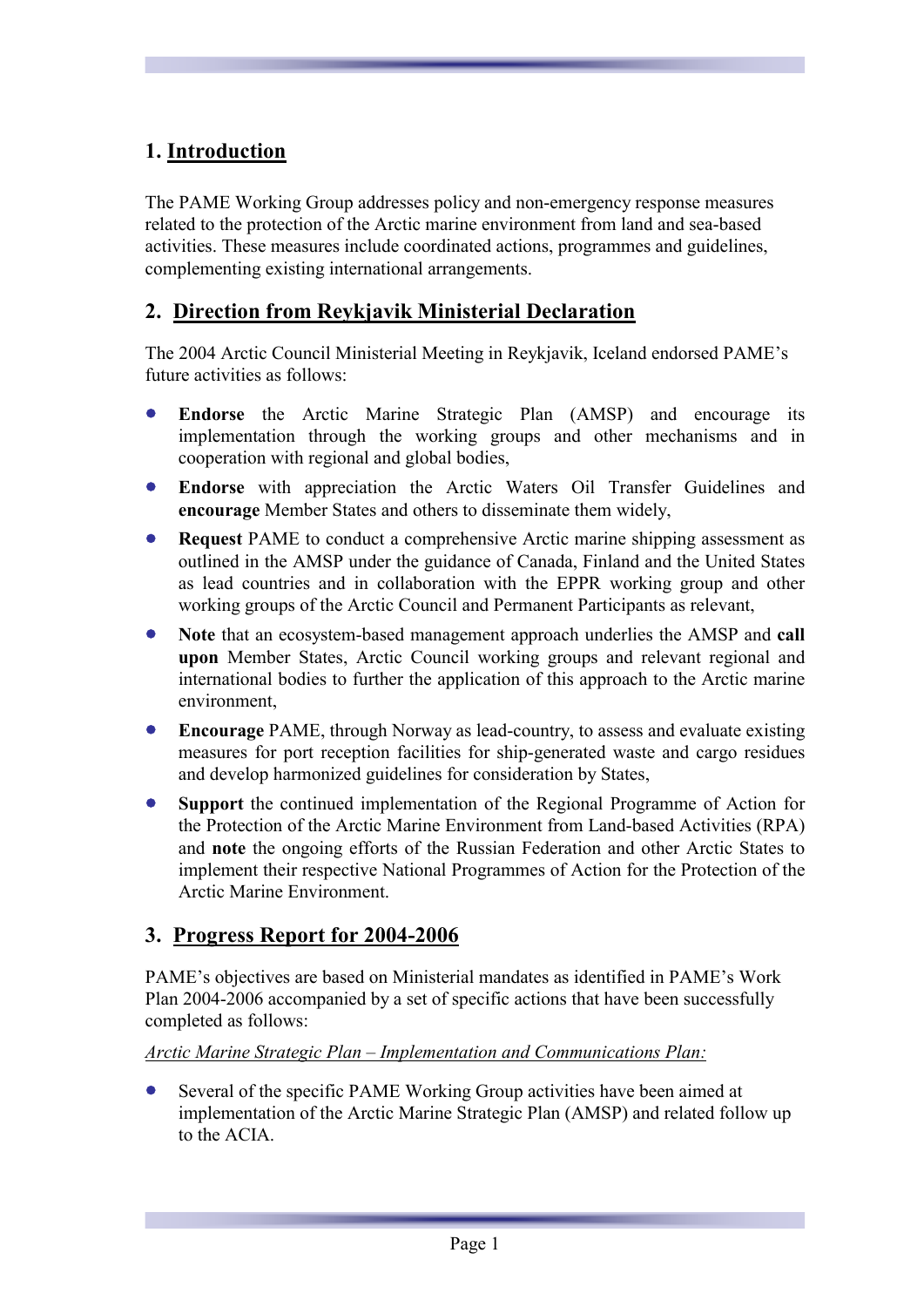• Canada and Iceland have prepared a Communications Plan for the AMSP which the PAME Working Group is recommending for approval of the Senior Arctic Officials and the Arctic Council.

#### *Arctic Marine Shipping Assessment (AMSA)*

- The PAME Working Group has the formal responsibility for the Arctic Marine Shipping Assessment (AMSA) as organized under a 'Lead County' system. Canada, Finland and the United States serve as joint-lead countries for the AMSA project (with other Arctic countries taking on a supportive role). The AMSA lead country representatives will engage with the PAME Working Group at critical decision points.
- The PAME Working Group will provide guidance where necessary; and communicate progress and final results of the Assessment back to the SAOs and **Ministers**
- The structure of the AMSA Leadership/Management Team is such that Dr. Lawson Brigham/United States serves as the Chair of AMSA, Victor Santos-Pedro of Transport Canada is the Chair of the AMSA Roundtable and Kimmo Juurmaa from Finland as the AMSA Project Manager facilitating the progress of the work plan.
- Project plan has been developed and is composed of 8 Work Packages, some of which may run concurrently: These 8 Work Packages are expected to undergo revisions as the project develops, and as such, the AMSA work plan is considered a "living" document. Major milestones will identify where consultations, endorsement and deliverables to PAME Working Group are planned.
- Organizational structure including oversight group has been established and a concept paper/Terms of Reference has been developed to clarify and expand on the aim of the assessment, nature of the work plan and envisaged actions. The leads have started the process of establishing expert groups for the various work packages in the AMSA Work Plan and Report Chapters.
- AMSA report structure (chapter outline) has been developed.
- 2004 baseline shipping activity data collection is underway and all Arctic states are participating.
- Broad engagement with stakeholders including other Arctic Council Working groups, Arctic research community; maritime community; Arctic parliamentarians. Outreach with Permanent Participants and Arctic communities in Town Hall Meetings is ongoing. Plans for Town Hall Meetings to be held in each Arctic state are being organized by the AMSA Team in collaboration with the Permanent Participants and PAME representatives in the Arctic states.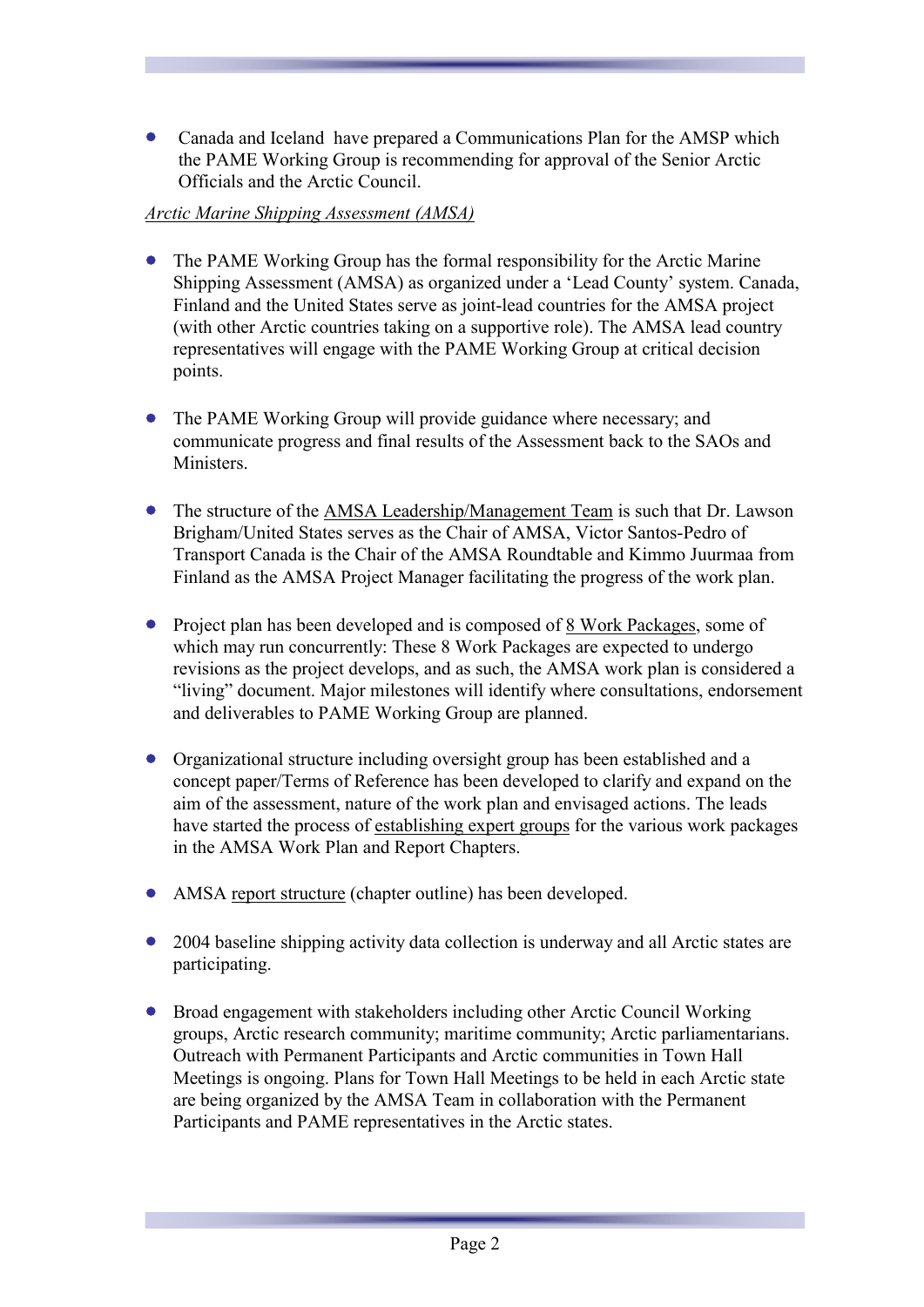- Communication efforts are underway: PAME website; brochures; posters; data sharing. The PAME Secretariat provides communication for the AMSA, organizational support, website and 'post box' for the coordination and distribution of documents, data etc. brochures are now available in English, Russian, French and Inuktitut (Canada).
- There are clear linkages with the AMAP Oil and Gas Assessment on a number of AMSA tasks such as experts and the application of Large Marine Ecosystem (LME). Collaboration will be explored by e.g. the possibility of sharing data and experts with the Oil and Gas Assessment. SDWG participation in AMSA has been organized and is very valuable to the process. EPPR participation has been initiated.

#### *Port Reception Facilities*

• Norway is the lead for the assessment of existing measures for port reception facilities for ship-generated waste and cargo residues. This project is divided into the following three phases:

Phase 1 – Assess availability of and measures for port reception facilities for ship-generated and cargo residues in the PAME region and which regulations and incentives for delivery each country has implemented. Phase 2 – Identify gaps in existing coverage and possible improvements in

availability and incentives for delivery

Phase 3 – Develop proposal for common guidelines for consideration by States based on the gap analysis.

• Phase 1 has been developed and finalized over the last 2 years. Both the modalities and work on Phase 2 and Phase 3 will be further developed during the next 2 years.

#### *Ecosystem Approach*

- The United States is the lead on ecosystem approach and has updated PAME on the status of Large Marine Ecosystem (LME) to Assessment and Management within the context of UNEP Regional Seas. UNEP and NOAA have recently extended their partnership to include the promotion of GEF-LME projects as assessment and management units for UNEP's Regional Seas Program.
- The revised map has been adopted as a working map of 17 Arctic LMEs acknowledging related work in other fora, in which place-based assessments of the changing states of Arctic LMEs can serve as the framework for ecosystem-based management practices in the Arctic.
- The AMAP Oil and Gas Assessment is using this LME map in their work for descriptive purposes to assess impacts of oil and gas activities in the Arctic. Further, the Arctic LME approach corresponds with the ecosystem approach promoted within the EU Marine Strategy and OSPAR context.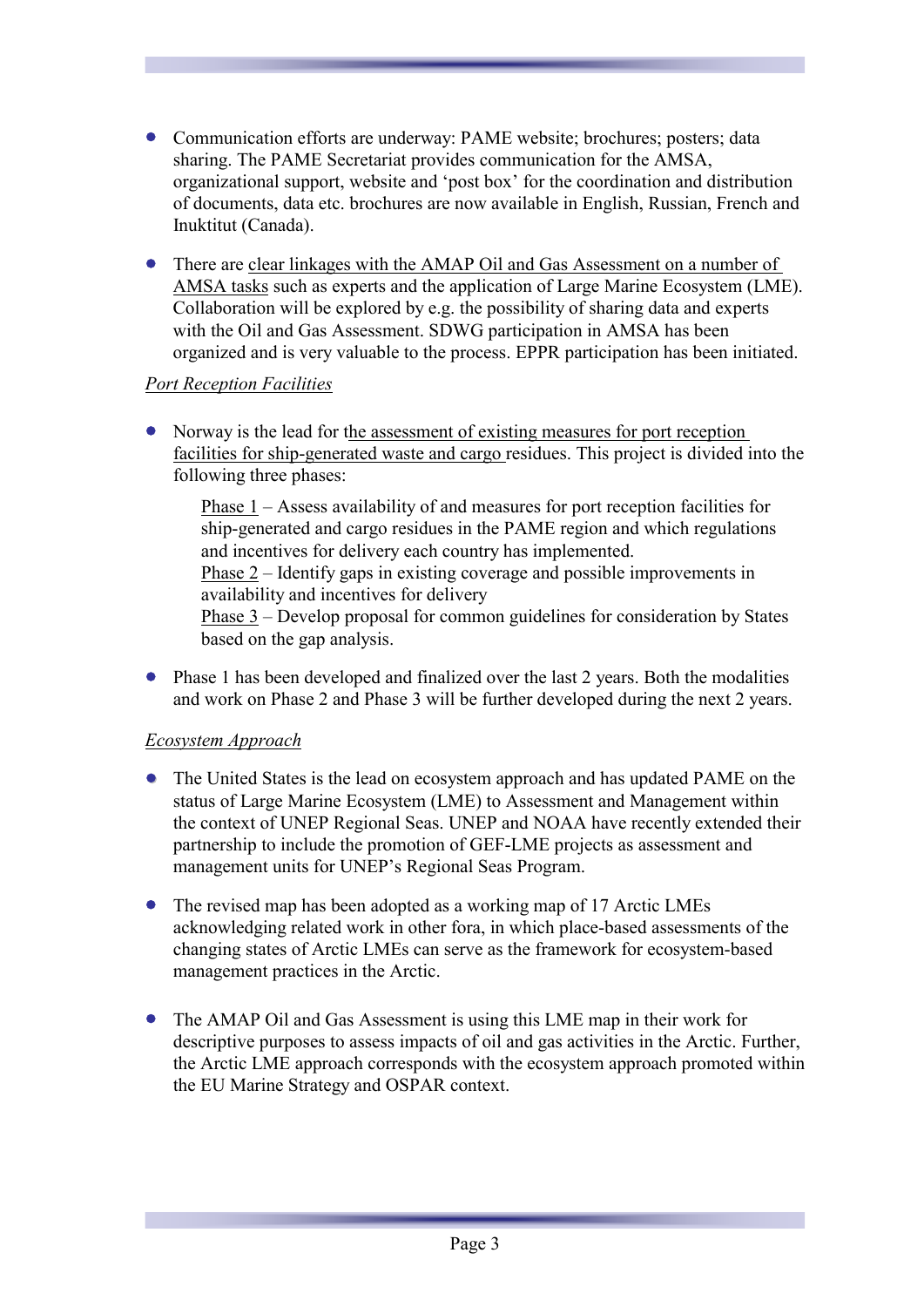- PAME has discussed the opportunity to develop the LME approach for pilot assessment and management projects for the Arctic, for example the West Bering Sea, the Barents Sea and the Beaufort Sea.
- United States convened a one-day meeting on Arctic-LMEs in Paris July 7, 2005 following the IOC-IUCN-NOAA-UNEP Large Marine Ecosystem Consultative meeting with the aim to start gathering input from Arctic countries and ecosystem experts.
- Both the work and progress on the LME indicators and boundaries is work in progress. Cooperation and collaboration with other working groups of the Arctic Council, particularly AMAP and CAFF has taken place.
- Communication and information sharing on application of LMEs has included a background on the concept of an ecosystem approach by EU (Marine Strategy/ecoregions), EEA, Norway, Denmark and USA.
- PAME is in the process of establishing an LME Experts Group with the aim to consider information requirements including suites of indicators of the changing states of Arctic LMEs as measured against baselines of the five-module indicator approach (productivity/climate; fish and fisheries/marine birds and mammals; pollution and ecosystem health; socioeconomics and governance) to guide effective decision-making.
- The PAME LME Experts Group will work in close cooperation with other experts associated with the activities of AMAP, CAFF and SDWG. Dr. Kenneth Sherman (Director, NOAA-Fisheries, Narragansett, United States) is the chairperson of this Group.

#### *Regional Programme of Action for the Protection of the Arctic Marine Environment from Land-based Activities (RPA):*

- The RPA was developed from 1996-1997 and adopted by Arctic Ministers in 1998. Since then, considerable new information has become available that will be considered for the report on an updated RPA.
- PAME, with Canada as the lead-country in advancing the implementation of the Regional Programme of Action for the Protection of the Arctic Marine Environment from Land-based Activities (RPA), completed a review of the potential need for amendments to the RPA
- PAME, taking into consideration the report prepared by Canada, has decided that the RPA should be updated and broadened because:
	- $\triangleright$  The RPA is out of date and updating it would provide a more current account of circumpolar activities and priority RPA issues.
	- $\triangleright$  The RPA has been used to assist in addressing pollution form land-based activities.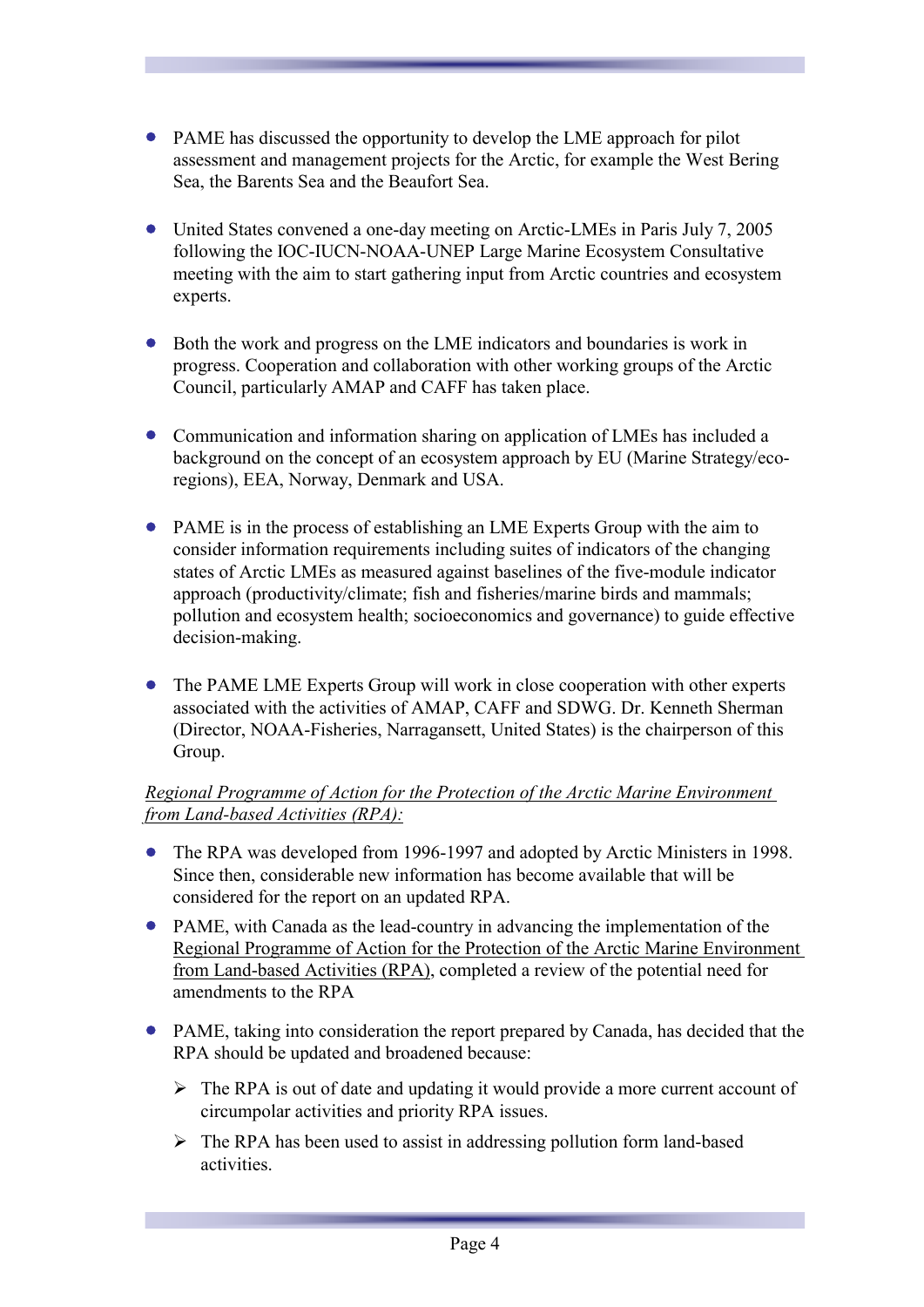- $\triangleright$  Arctic Council has used the RPA in reporting to UNEP as an element of GPA.
- $\triangleright$  Canada, Finland, Iceland and Russia have found the RPA approach helpful in developing their National Programme of Action (NPAs).
- $\triangleright$  Russia used the RPA to support an application for the GEF/UNEP Russian NPA-Arctic Project funding.
- The objective of this review and update is to look at the existing RPA text with regard to: addressing possible additional priority source categories, taking stock of international developments since the inception of the RPA (including ACIA, AHDR, and ACAP activities), and examining its overall scope and compatibility with the stated needs of the UNEP *Global Programme of Action for the Protection of the Marine Environment from Land-based Activities* (GPA).

#### *The Russian National Programme of Action for the Protection of the Marine Environment from Anthropogenic Pollution in the Arctic Region of the Russian Federation (Russian NPA-Arctic):*

• Russia has reported to PAME on the progress of the GEF/Russian NPA-Arctic Project "The Russian Federation: Support to the National Programme of Action on the Protection of Arctic Marine Environment". This is consistent with the Ministerial Declarations of Iqualuit 1998, Barrow 2000, Inari 2002 and Reykjavik 2004.

#### *Collaboration with groups and organizations within and outside the Arctic Council*

- PAME has actively communicated with the other working groups of the Arctic Council on the need to collaborate on forwarding its work plan with their representation present at PAME meetings. This has mainly been on the following activities:
	- $\triangleright$  Collaboration and apparent synergies with AMAP and CAFF on the ecosystem approach and, all working groups with particular focus on EPPR and SDWG working groups on the shipping assessment are fully recognized. Representatives from AMAP, CAFF, EPPR and SDWG have participated over the last 2 years at PAME meetings for this purpose and in summary emphasized the following:
	- $\triangleright$  EPPR has emphasized their full support to AMSA activities of relevance to their respective mandate.
	- $\triangleright$  AMAP has emphasized clear linkages with the AMAP Oil and Gas Assessment on a number of AMSA tasks and the application of Large Marine Ecosystem (LME) and encouraged collaboration such as by possibly sharing data and experts from the Oil and Gas Assessment.
	- $\triangleright$  CAFF has emphasized the importance of collaboration within the LME work as it has a direct link with their work plan and mandate. This is also directly linked with a number of activities as identified in the shipping assessment.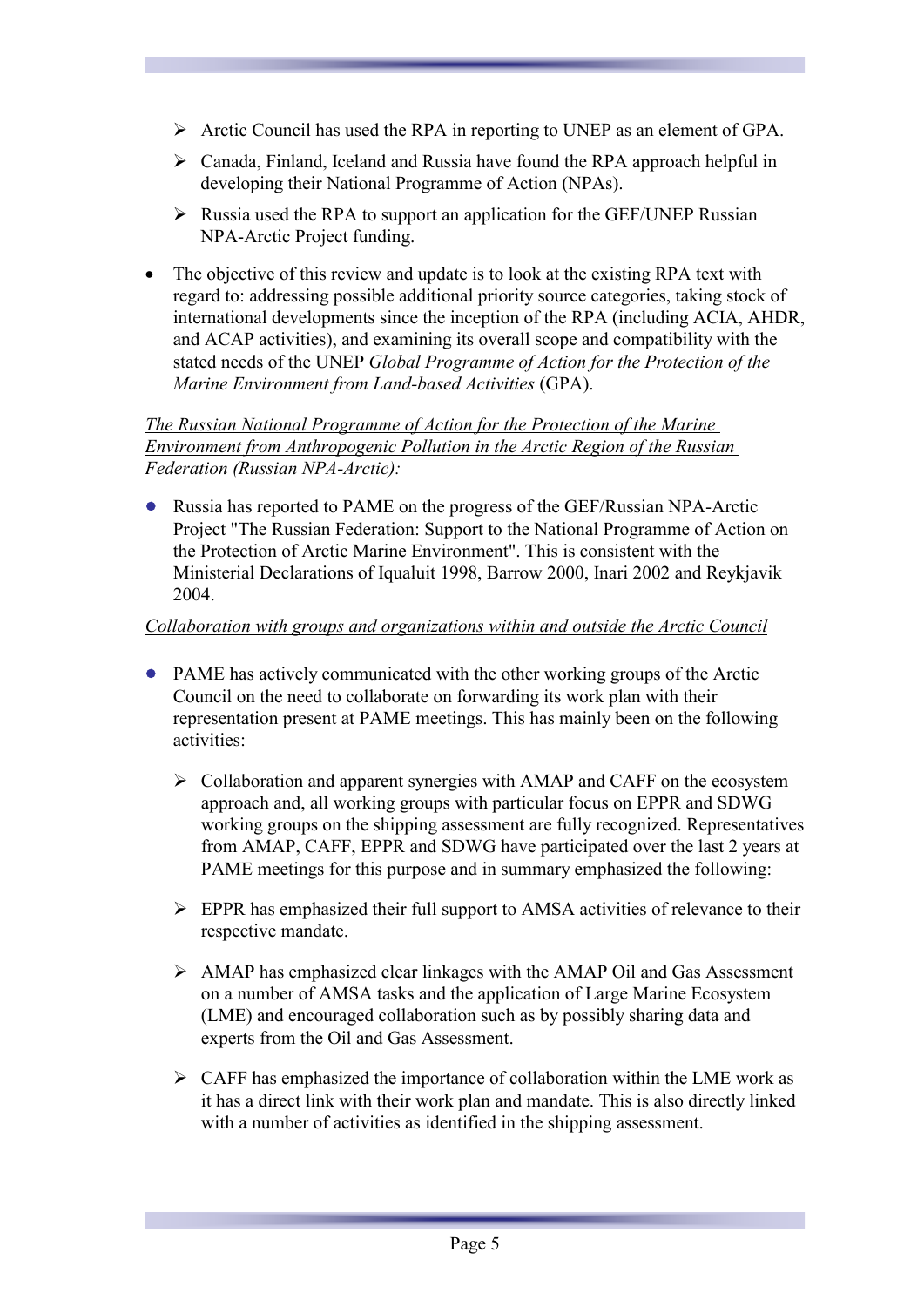- $\triangleright$  SDWG has emphasized collaboration on the socio-economic parts of the shipping assessment and provided an update on this assessment at the SDWG Workshop: Priority Action in Advancing Sustainable Development in the Arctic 13-14 March 2006.
- PAME Secretariat continues to participate in UNEP's annual meetings of Regional Seas Conventions and Action Plans. Many of the issues and problems addressed by UNEP have relevance to the Arctic marine environment and the implementation of the RPA.

# **4. Proposed SAO Recommendations to Ministers**

The PAME working group makes the following recommendations for SAO/Ministerial consideration to ensure circumpolar protection of the Arctic marine environment.

#### *2006-2008 Work Plan:*

• The Arctic Council endorse/welcome PAME's future activities as identified in its 2006-2008 Work Plan.

#### *Arctic Marine Strategic Plan - Implementation and Communications Plan*

- The Arctic Council notes the progress PAME and other subsidiary bodies in implementation of the Arctic Marine Strategic Plan (AMSP) and encourages continued efforts towards meeting the goals and objectives of this Strategic Plan.
- The Arctic Council welcomes and endorses the Communications Plan as developed for the AMSP.

#### *Arctic Marine Shipping Assessment:*

The Arctic Council welcome the progress made by PAME under the guidance of three lead countries (Canada, Finland and United States) on the Arctic Marine Shipping Assessment and encourage the active participation of Arctic States and Permanent Participants in the continuation and finalization of this assessment.

#### *Port Reception Facilities*

• The Arctic Council take note of Phase I of the assessment on existing measures for port reception facilities for ship-generated waste and cargo residues and encourage PAME, through Norway as the lead-country, to continue this work and develop proposal for common guidelines for consideration by States.

#### *Ecosystem Approach:*

• The Arctic Council endorse the working map of the 17 Arctic LMEs and request PAME to advance the work on the suites of indicators of the changing state of Arctic LMEs based on productivity, fish and fisheries, pollution and ecosystem health, socioeconomics, and governance and encourage PAME, in close collaboration with AMAP and CAFF, to develop the LME approach for pilot assessment and management projects for the Arctic.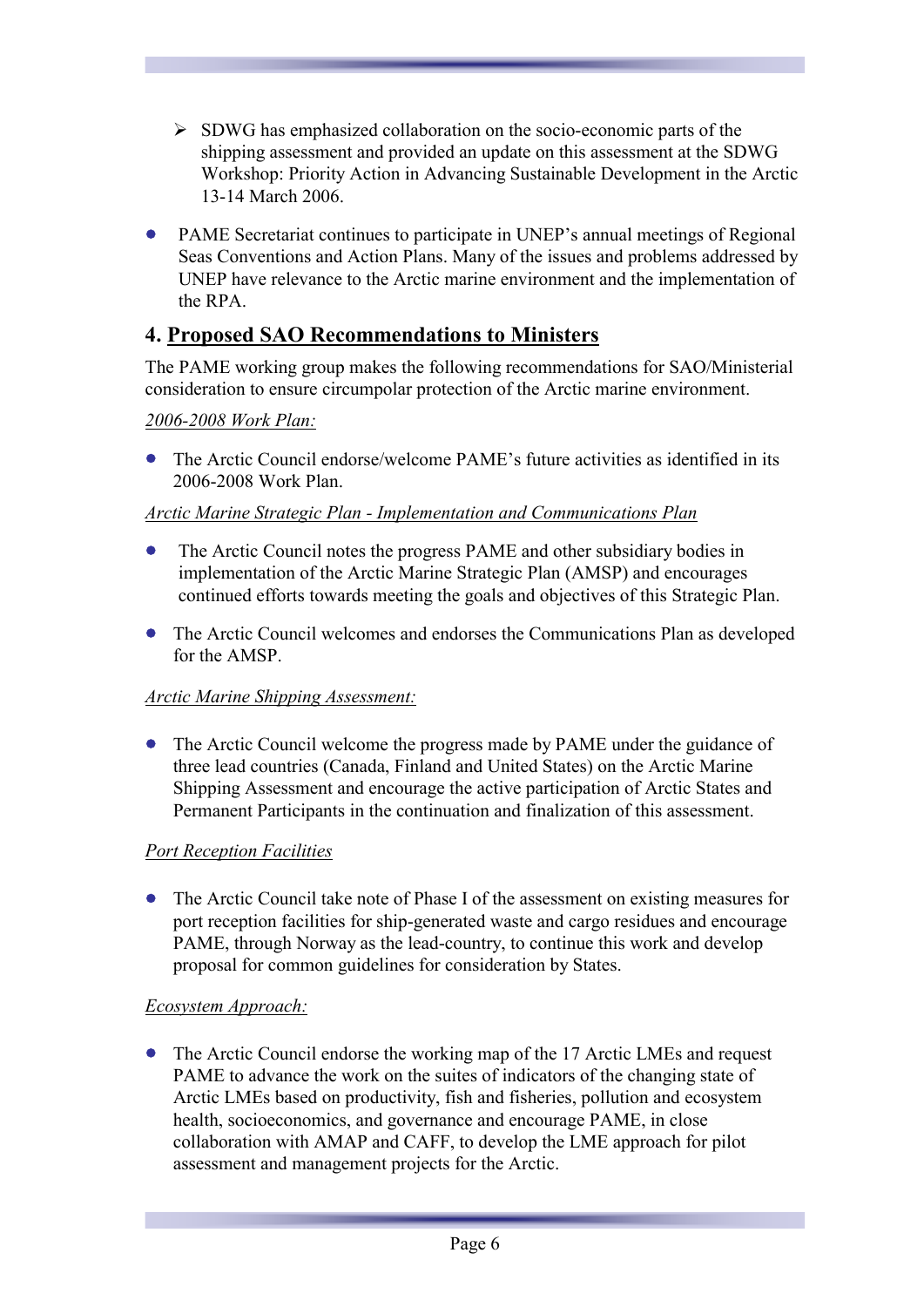#### *Regional Programme of Action:*

- The Arctic Council requests PAME, through Canada and Iceland as lead countries, to review, update and expand the RPA where necessary, taking into account new information since 1997. A revised RPA should be completed by 2008.
- The Arctic Council continues to recognize that the Russian NPA-Arctic is an important component of the RPA implementation phase.
- The Arctic Council note the work being done within UNEP's Regional Seas Conventions and Action Plans and the GPA Coordination Office on protection of the marine environment and the recognize that these programmes have relevance to PAME's work.

# **5. List of Deliverables to the 5th Ministerial Meeting**

- PAME 2006-2008 Work Plan
- Progress report on the Arctic Marine Shipping Assessment and associated brochures/posters.
- Working map of 17 Arctic Large Marine Ecosystems (LMEs).
- Phase I of The assessment of existing measures for port reception facilities for shipgenerated waste and cargo residues.
- Communication Plan for the Arctic Marine Strategic Plan.
- A Review of the Need for Amendments to the Arctic Council Regional Programme of Action for the Protection of the Arctic Marine Environment from Land Based Activities (RPA)".

# **6. Proposed text into the Ministerial Declaration**

#### *2006-2008 Work Plan:*

• The Arctic Council **endorse/welcome** PAME's future activities as identified in its 2006-2008 Work Plan.

#### *Arctic Marine Strategic Plan:*

• The Arctic Council **note** with satisfaction the good progress being made in implementing the AMSP and **welcome** the addition of the Communications Plan for assisting in this important work.

#### *Arctic Marine Shipping Assessment:*

• The Arctic Council **welcome** the progress made by PAME under the guidance of three lead countries (Canada, Finland and United States) on the Arctic Marine Shipping Assessment and **encourage** the active participation of Arctic States and Permanent Participants the continuation and finalization of this assessment